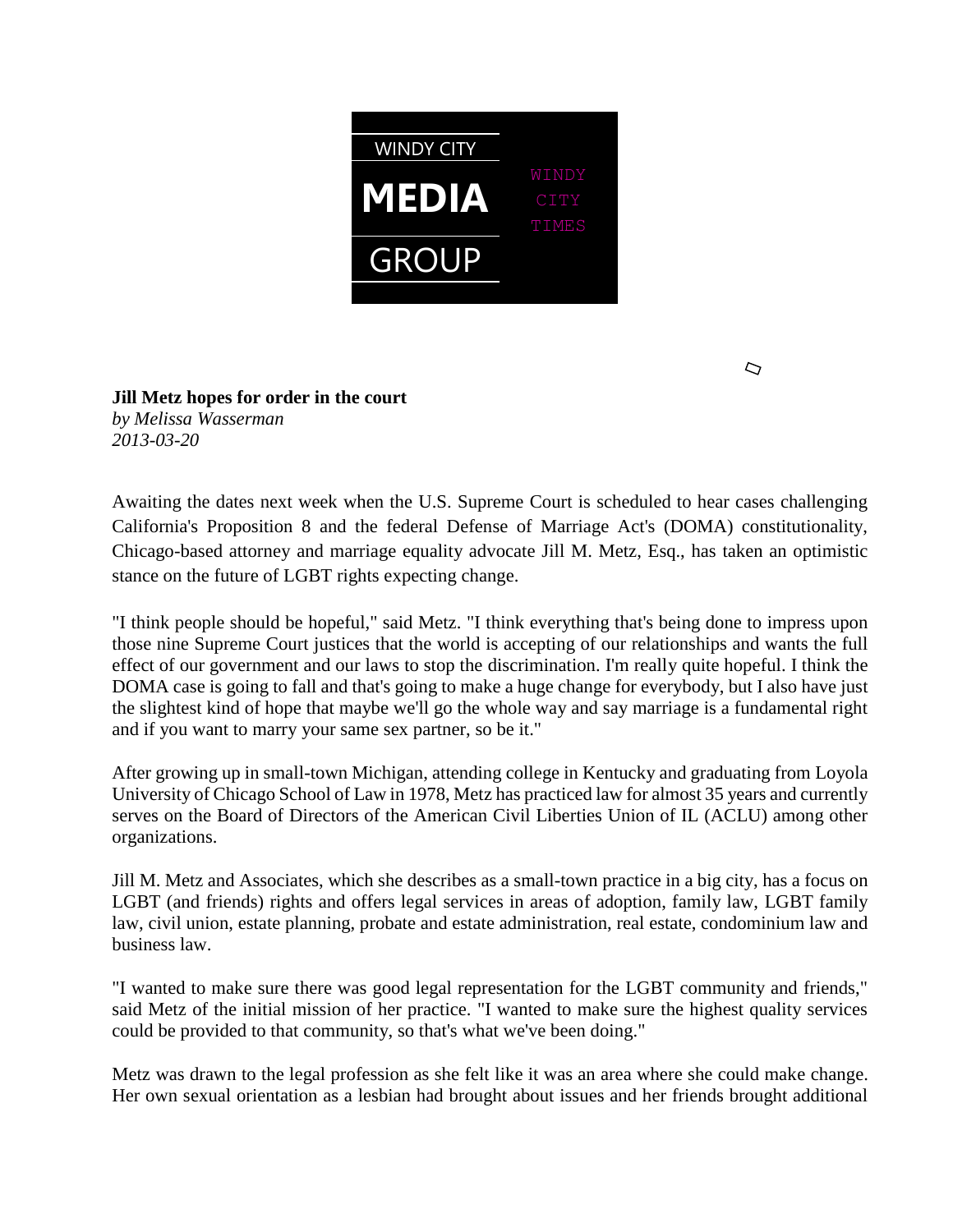issues to her and with those matters she wanted to ensure they were not being treated differently from the rest of the population.

"It's very interesting because my desire to make change and push the inclusiveness really doesn't come from my own feelings of personal injustice," said Metz. "I actually feel more pain now. Not personally, but just about people's belief still that there's something wrong with gays; that they're less than equal."

When beginning her law practice, she recalls one of the biggest issues she came across among her clients was men and women—mostly women—coming out during marriage and having their kids taken away due to the belief that they were unfit parents with no evidence. Currently the biggest issue within the LGBT community Metz says she sees is economic equality as well as acceptance.

"If you decide you want to create your life with another person and bring children into that relationship, you should have that same economic equality that heterosexual married people have," said Metz. "The discrimination in those ways are both subtle and startling. I think both the push in the military to make sure that women and LGBT members of the military get the same pay grade, they get the same combat pay, they get the same promotions because of combat, they get the same skill training, I think that military push and family creation push is going to take us the rest of the way to being physically safer and to diminish the acceptability of discrimination and hate."

On March 26, the case of Hollingsworth v. Perry will question the constitutionality of California's Proposition 8 that restricts legal marriage to opposite-sex couples in California.

"That's a very startling thought that a small group of people could have their rights taken away," said Metz. "Our constitution says we can't do that unless there is a government interest in doing so and there has been presented no rational governmental interest in denying marriage benefits. Life, liberty and the pursuit of happiness is in our constitution and marriage is a fundamental right. If marriage is a fundamental right, unless you can show there's some governmental interest to discriminate or deny a group of people that right, it must be unconstitutional."

The following day, March 27, Justices will hear the United States v. Windsor case, which disputes DOMA. In this case, Edith (Edie) Windsor and her late wife, Thea Spyer, were in relationship for over 40 years. When Spyer passed away in 2009, Windsor was forced to pay \$363,000 in federal estate taxes, which she would not have to pay if the law held the same-sex marriage at the same standards as a opposite-sex marriage. Windsor then began a legal battle to challenge the constitutionality of the DOMA.

Currently, DOMA defines marriage as a relationship between a man and a woman. Section 3 of DOMA does not recognize same-sex marriages for all federal purposes, including insurance benefits for government employees, Social Security survivors' benefits, immigration and the filing of joint tax returns.

Metz explained that it is the first time the federal government has written discrimination into its laws in that way. States, she said, have different age requirements, states have different relationship requirements, the federal government has never set aside a definition until DOMA.